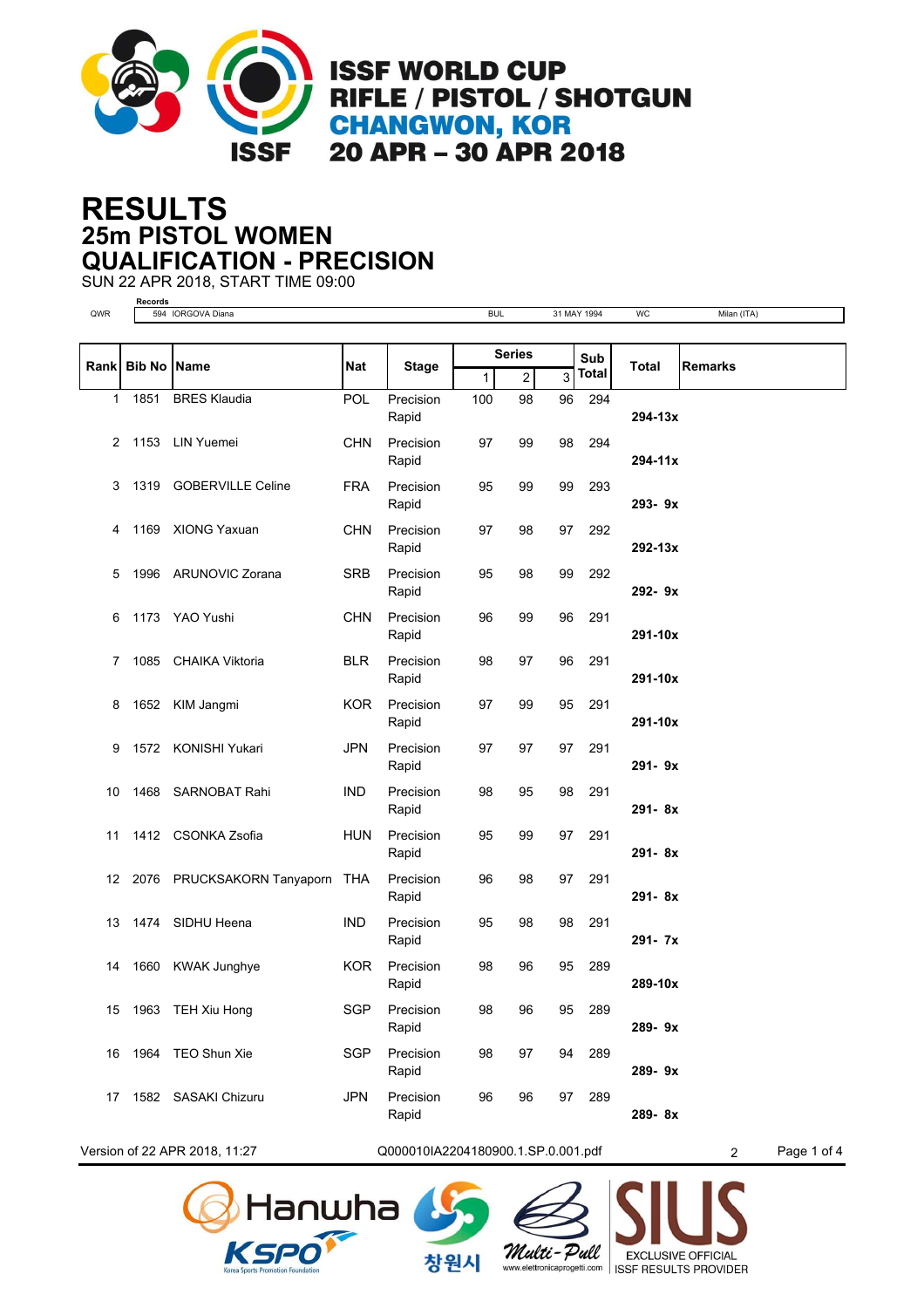|    | Rank   Bib No   Name |                                 | Nat        | <b>Stage</b>                       |    | <b>Series</b>              |    | Sub   | Total   | <b>Remarks</b>                |
|----|----------------------|---------------------------------|------------|------------------------------------|----|----------------------------|----|-------|---------|-------------------------------|
|    |                      |                                 |            |                                    | 1  | 2                          | 3  | Total |         |                               |
| 18 |                      | 1125 MINCHEVA Miroslava         | <b>BUL</b> | Precision<br>Rapid                 | 98 | 95                         | 96 | 289   | 289-7x  |                               |
| 19 |                      | 1864 TOMALA Joanna              | POL        | Precision<br>Rapid                 | 96 | 98<br>$\alpha$             | 95 | 289   | 289-6x  |                               |
| 20 |                      | 1475 SINGH Annu Raj             | IND        | Precision<br>Rapid                 | 94 | 97<br>$\bar{z}$            | 97 | 288   | 288-11x |                               |
| 21 |                      | 1379 KARSCH Monika              | GER        | Precision<br>Rapid                 | 95 | 96<br>$\alpha$             | 97 | 288   | 288-11x |                               |
| 22 | 1999                 | MOMCILOVIC VELICKOVIC<br>Bobana | <b>SRB</b> | Precision<br>Rapid                 | 97 | 94<br>$\alpha$             | 97 | 288   | 288-10x |                               |
| 23 |                      | 1918 LOMOVA Margarita           | <b>RUS</b> | Precision<br>Rapid                 | 96 | 96<br>$\bar{a}$            | 96 | 288   | 288-10x |                               |
| 24 |                      | 2083 YANGPAIBOON Naphaswan THA  |            | Precision<br>Rapid                 | 97 | 97<br>$\bar{z}$            | 94 | 288   | 288-9x  |                               |
| 25 |                      | 1667 LEE Pureum                 | KOR.       | Precision<br>Rapid                 | 96 | 96                         | 96 | 288   | 288-8x  |                               |
| 26 |                      | 1392 SKERIES Michelle           | GER        | Precision<br>Rapid                 | 94 | 99<br>$\ddot{\phantom{a}}$ | 95 | 288   | 288-7x  |                               |
| 27 |                      | 1922 MEDVEDEVA Svetlana         | RUS        | Precision<br>Rapid                 | 99 | 92<br>$\lambda$            | 96 | 287   | 287-11x |                               |
| 28 |                      | 1847 BARSZCZAK Marta            | <b>POL</b> | Precision<br>Rapid                 | 96 | 95                         | 96 | 287   | 287-9x  |                               |
| 29 | 1897                 | <b>BATSARASHKINA Vitalina</b>   | <b>RUS</b> | Precision<br>Rapid                 | 96 | 94<br>$\hat{\mathbf{r}}$   | 97 | 287   | 287-8x  |                               |
| 30 |                      | 2215 LE THI Linh Chi            | <b>VIE</b> | Precision<br>Rapid                 | 95 | 95<br>$\sim$               | 97 | 287   | 287-7x  |                               |
| 31 |                      | 1323 LAMOLLE Mathilde           | <b>FRA</b> | Precision<br>Rapid                 | 95 | 96<br>$\alpha$             | 96 | 287   | 287-7x  |                               |
| 32 | 1320                 | <b>GOBERVILLE Sandrine</b>      | FRA        | Precision<br>Rapid                 | 98 | 96<br>$\alpha$             | 93 | 287   | 287-7x  |                               |
| 33 |                      | 1393 THURMANN Stefanie          | <b>GER</b> | Precision<br>Rapid                 | 96 | 97<br>$\sim$               | 94 | 287   | 287- 6x |                               |
| 34 |                      | 2197 SILVA Brenda               | <b>USA</b> | Precision<br>Rapid                 | 96 | 94<br>$\sim$               | 97 | 287   | 287- 5x |                               |
| 35 |                      | 1021 GALIABOVITCH Elena         | <b>AUS</b> | Precision<br>Rapid                 | 95 | 96<br>$\alpha$             | 96 | 287   | 287-3x  |                               |
| 36 |                      | 1766 OTRYAD Gundegmaa           | MGL        | Precision<br>Rapid                 | 99 | 93<br>$\sim$ $\sim$        | 94 | 286   | 286-8x  |                               |
| 37 |                      | 1357 SALUKVADZE Nino            | GEO        | Precision<br>Rapid                 | 95 | 93<br>$\sim$               | 98 | 286   | 286-7x  |                               |
| 38 |                      | 1583 SATO Akiko                 | <b>JPN</b> | Precision<br>Rapid                 | 94 | 95<br>$\alpha$             | 97 | 286   | 286-7x  |                               |
| 39 | 1599                 | <b>BAIBUSSINOVA Zauresh</b>     | KAZ        | Precision<br>Rapid                 | 92 | 98<br>$\sim$ $\alpha$      | 96 | 286   | 286-7x  |                               |
| 40 |                      | 1217 DEDOVA Anna                | <b>CZE</b> | Precision<br>Rapid                 | 96 | 94<br>$\sim$               | 96 | 286   | 286-6x  |                               |
| 41 | 1770                 | TUMURCHUDUR<br>Bayartsetseg     | <b>MGL</b> | Precision<br>Rapid                 | 97 | 96<br>$\hat{\mathbf{r}}$   | 93 | 286   | 286-6x  |                               |
|    |                      | Version of 22 APR 2018, 11:27   |            | Q000010IA2204180900.1.SP.0.001.pdf |    |                            |    |       |         | Page 2 of 4<br>$\overline{2}$ |





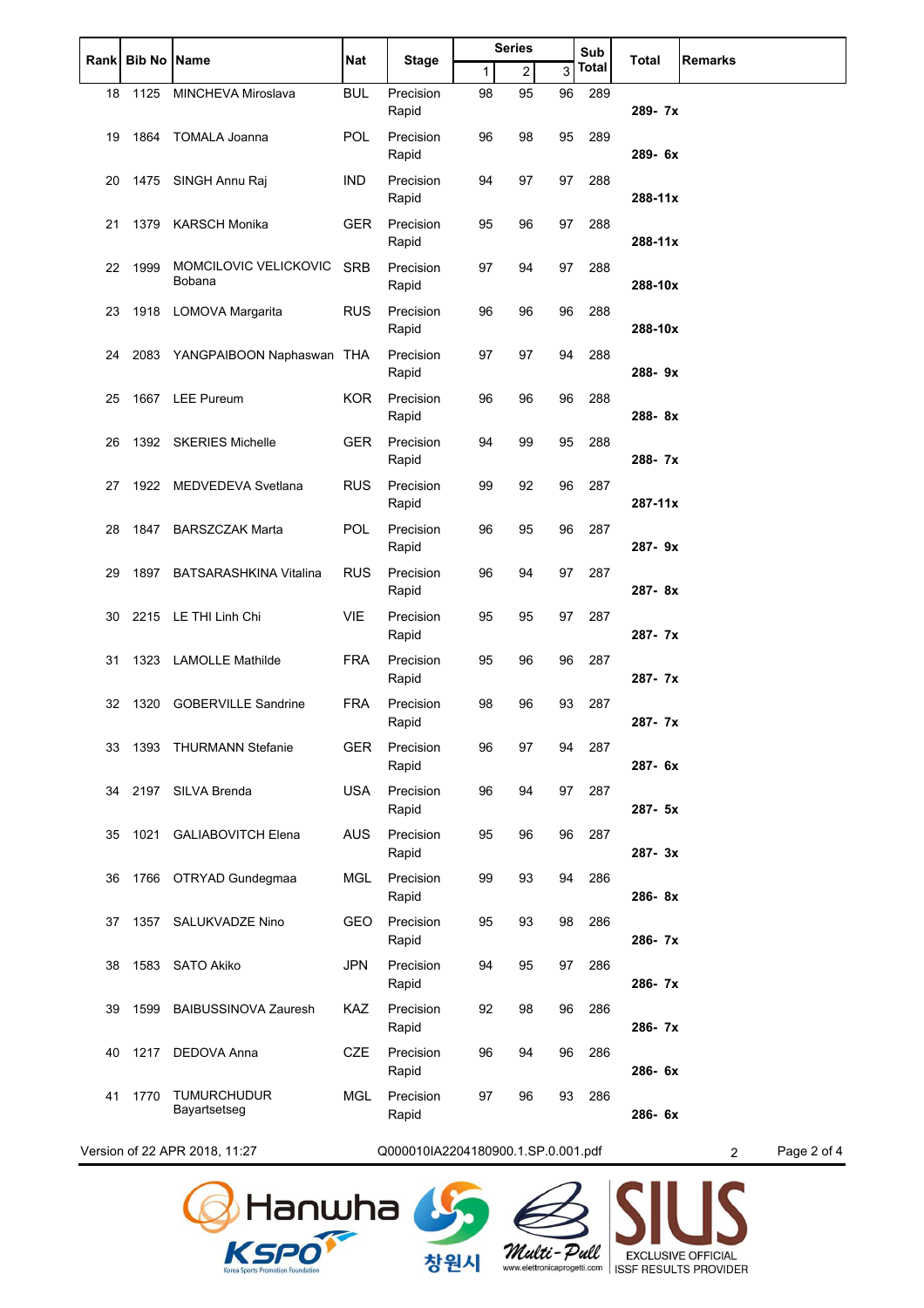|       |               |                             |            |                    |              | <b>Series</b>              |    | Sub          | Total      |                |
|-------|---------------|-----------------------------|------------|--------------------|--------------|----------------------------|----|--------------|------------|----------------|
| Rankl | <b>Bib No</b> | Name                        | Nat        | <b>Stage</b>       | $\mathbf{1}$ | 2                          | 3  | <b>Total</b> |            | <b>Remarks</b> |
| 42    | 2011          | DIETHELM GERBER Heidi       | SUI        | Precision<br>Rapid | 94           | 94<br>$\hat{\mathbf{r}}$   | 97 | 285          | 285- 7x    |                |
| 43    | 1768          | <b>TSOGBADRAKH Munkhzul</b> | <b>MGL</b> | Precision<br>Rapid | 96           | 93<br>$\alpha$             | 96 | 285          | 285- 7x    |                |
| 44    |               | 1960 TAN Ling Chiao Nicole  | <b>SGP</b> | Precision<br>Rapid | 96           | 94<br>$\hat{\mathbf{r}}$   | 95 | 285          | 285-7x     |                |
| 45    | 2186          | <b>LAGAN Alexis</b>         | <b>USA</b> | Precision<br>Rapid | 94           | 96<br>$\hat{\mathbf{r}}$   | 95 | 285          | $285 - 6x$ |                |
| 46    | 1111          | ALI Mooza                   | <b>BRN</b> | Precision<br>Rapid | 97           | 93<br>$\bar{z}$            | 95 | 285          | $285 - 4x$ |                |
| 46    |               | 1042 STEINER Sylvia         | <b>AUT</b> | Precision<br>Rapid | 97           | 93<br>$\ddot{\phantom{a}}$ | 95 | 285          | $285 - 4x$ |                |
| 48    |               | 1508 ROSTAMIYAN Haniyeh     | <b>IRI</b> | Precision<br>Rapid | 93           | 95<br>$\ddot{\phantom{a}}$ | 96 | 284          | 284-7x     |                |
| 49    | 1510          | SEBGHATOLLAHI Golnoush IRI  |            | Precision<br>Rapid | 92           | 98<br>$\bar{z}$            | 94 | 284          | 284- 6x    |                |
| 50    |               | 2210 BUI Thuy Thu Thuy      | <b>VIE</b> | Precision<br>Rapid | 92           | 96<br>$\ddot{\phantom{a}}$ | 96 | 284          | 284- 5x    |                |
| 51    | 2070          | <b>KLAISUBAN Pim-On</b>     | THA        | Precision<br>Rapid | 95           | 96<br>$\hat{\mathbf{r}}$   | 93 | 284          | 284- 5x    |                |
| 52    | 2151          | <b>KONARIEVA Polina</b>     | <b>UKR</b> | Precision<br>Rapid | 97           | 92<br>$\hat{\mathbf{r}}$   | 95 | 284          | $284 - 3x$ |                |
| 53    | 1499          | <b>JAFARI Amitis</b>        | <b>IRI</b> | Precision<br>Rapid | 95           | 95<br>$\alpha$             | 93 | 283          | $283 - 5x$ |                |
| 54    | 1793          | <b>SANDSTOL Aina</b>        | <b>NOR</b> | Precision<br>Rapid | 95           | 94<br>$\hat{\mathbf{r}}$   | 93 | 282          | $282 - 9x$ |                |
| 55    | 1748          | AZAHARI Alia Sazana         | <b>MAS</b> | Precision<br>Rapid | 95           | 93<br>$\hat{\mathbf{r}}$   | 94 | 282          | 282- 6x    |                |
| 56    | 1751          | NG Pei Chin Bibiana         | <b>MAS</b> | Precision<br>Rapid | 92           | 95                         | 95 | 282          | $282 - 5x$ |                |
| 57    |               | 1872 ALMUBARAK Aldana Saad  | QAT        | Precision<br>Rapid | 92           | 93<br>$\bar{z}$            | 96 | 281          | 281- 5x    |                |
| 58    |               | 1789 GRAN Ingeborg          | NOR.       | Precision<br>Rapid | 91           | 97<br>$\sim$               | 91 | 279          | 279- 5x    |                |
| 59    |               | 1434 SAID Bary Agustini     | INA        | Precision<br>Rapid | 95           | 92<br>$\sim$ $\sim$        | 90 | 277          | 277-3x     |                |
| 60    |               | 1107 ALBRAIKI Aysha         | <b>BRN</b> | Precision<br>Rapid | 92           | 93<br>$\ddot{\phantom{a}}$ | 90 | 275          | 275-6x     |                |
| 61    |               | 2163 ZELENSKA Kateryna      | <b>UKR</b> | Precision<br>Rapid | 91           | 87<br>$\epsilon$           | 92 | 270          | 270-1x     |                |

Version of 22 APR 2018, 11:27 Q000010IA2204180900.1.SP.0.001.pdf BAEC 2 Page 3 of 4

Walti-Pall EXCLUSIVE OFFICIAL